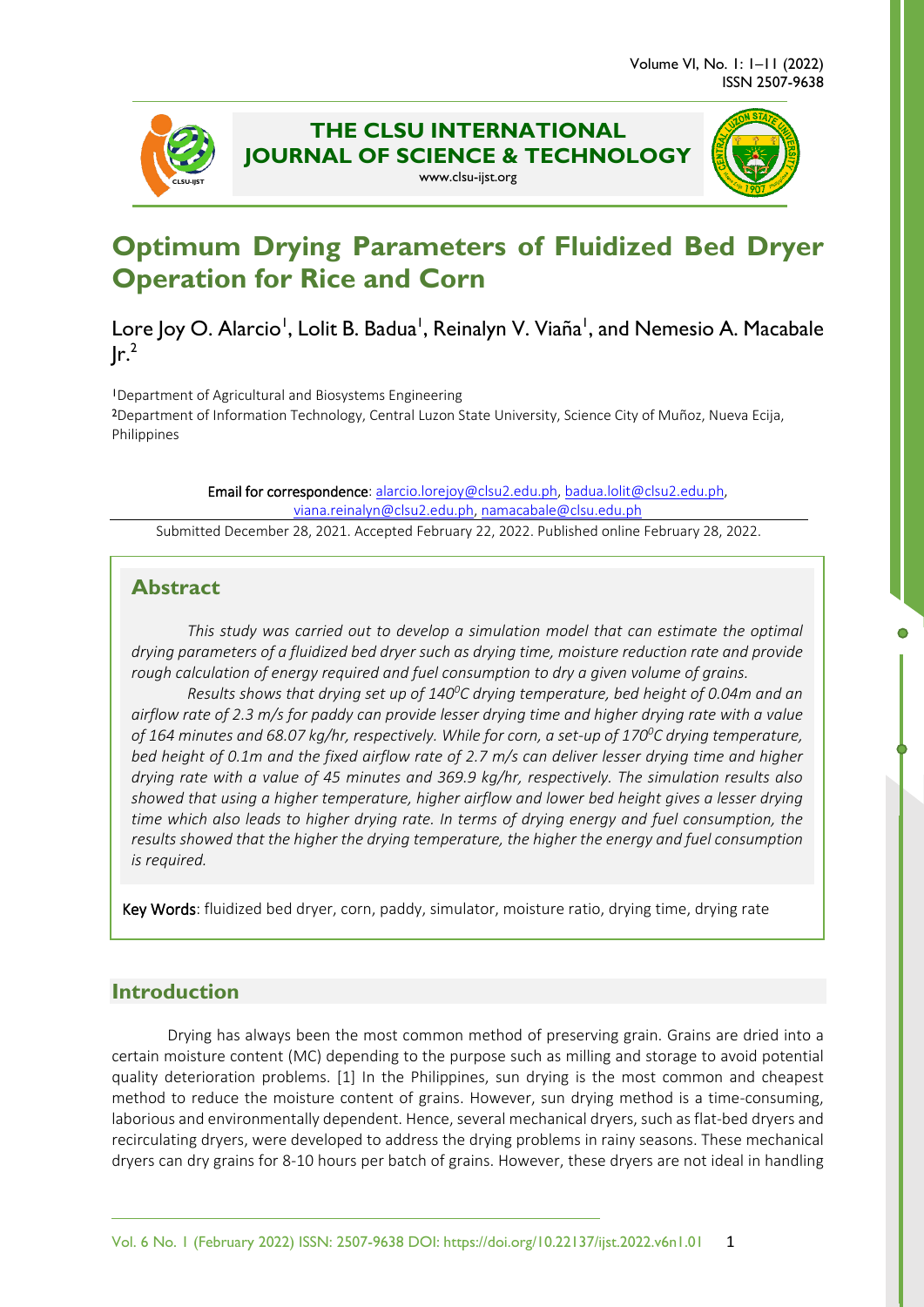large volumes of freshly harvested grains with high moisture content. And the presence of large amount of impurities in freshly harvested grains causes grain clumping and clogging of dryer [2].

Fluidized bed dryers propose a better and faster way in drying large volumes of grains. In the fluidized bed dryer, grains are entrained in very high airflow, causing vigorous mixing of grain and air, and resulting to fluid-like behavior of the grains. These also result to uniform and rapid drying of grains thus reduces drying time of usual 8-10 hours using other mechanical dryers into efficient 3 hours. Moreover, the clumping and clogging of grains are minimized and the impurities are blown away into the cyclones [2]. In terms of head rice yield, studies have shown that high drying temperatures and tempered at the grain temperature can be potentially used to reduce moisture content rapidly without incurring head rice yield reduction [3].

Drying is affected by many factors, such as structure of the dryers, environment, temperature and relative humidity of ambient and drying air, static pressure of drying air, grain temperature, initial moisture content of grain, etc. With these, simulation analysis and models for drying process were developed to understand how the related factors influence drying, for optimizing dryer performance and reducing the time consuming and expensive drying trials [4].

A computer-based simulation model with simple interface was developed to simulate paddy moisture content and temperature based on the input parameters of ambient (temperature and relative humidity) and drying air (temperature and airflow rate), dimensions of the dryers, and input grain properties and weight. Still, this model was designed for conventional and reversible airflow flatbed dryers [4]. An excel-based tool was also developed to allow the users determine the energy consumption and energy efficiency. It has the ability to identify the major sources of dryer inefficiency, and allows energy savings to be calculated for several low- and high-cost measures such as dryer insulation, partial recycling of exhaust air, feed pre-heating, and others. This model calculates the energy use in industrial dryers, evaluate the potential for energy savings, and analyze options for reducing energy consumption [5]. Yet, the application of the excel-based tool requires many values that need to be entered to calculate the data since it was designed for convective dryers and not for a specific mechanical dryer. Another study was conducted to simulate a continuous plug-flow fluidized bed dryer model. The simulation models simulate the drying of shelled corn and study the effects of operating parameters such as gas temperature, gas velocity, particle size, dry solids flow and inlet solid temperature on the moisture content [6]. On the other side, a simulation model for paddy was also presented that predicts about fluidized bed dryer dimensions along safe zone of rough rice moisture content with other parameters [7]. Some of these were purposely developed for engineers, scientist or researchers and not on the level of farmers or drying operators. These simulators are also designed for single grain.

Since the country has two major grains, rice and corn, computer-based simulation or computation application for operation of fluidized bed dryer for these grains would be beneficial to at least improve the knowledge on how to operate the fluidized bed dryer properly. User friendly and less complicated computation application will also be needed to easily understand and appreciate specially by the farmers.

With the aforementioned statements, development of a computer-based simulation model with simple interface for the estimation of energy required, drying time, fuel consumption and other parameters is necessary to easily understand the drying operations that will prevent under-drying or over-drying of grains.

Generally, the objective of the project was to develop a simple and easy-to-use simulation-model for the Fluidized Bed Drying Operation System. Specifically, this aims to develop simulation that can calculate the final weight, and predict the drying time and behavior of moisture reduction rate of a Fluidized Bed Dryer of paddy and shelled corn grains as well as a rough estimation of the energy required and fuel consumption for a certain volume of grains with initial drying conditions based on the formulas and initial conditions of grains.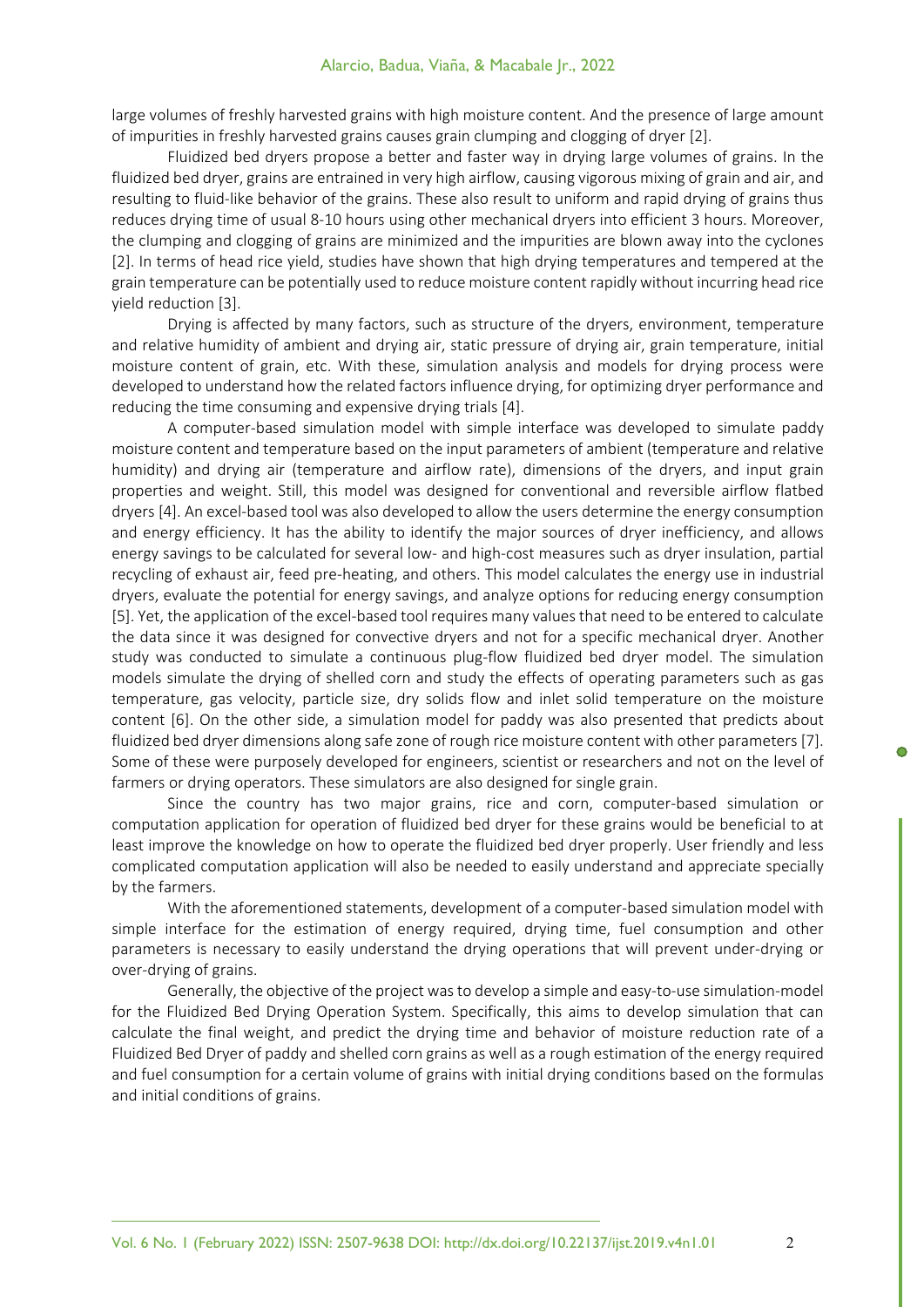# **Materials and Methods**

### Design and Implementation

The design plan of the project followed the input-process-output approach. The drying and system parameters as well as the initial conditions of the commodity were gathered to use as the input in developing and implementing the proposed project. Modeling and simulation was developed to process the expected output of the project. Results of the testing and evaluation of the program were used to determine the success of the project output.



Figure 1. Design Plan of the Project

### Data Gathering

Paddy and shelled corn grain were the commodities used for the development of simulation program for fluidized bed drying operation. Tables 1 showed the physical properties of paddy and corn grain and the initial drying conditions which are necessary to develop the simulation program [8 & 10].

Table 1. Properties of Grains and Drying Parameters Conditions used for Fluidized Bed Drying Calculation

| <b>Parameters</b>                | Paddy         | <b>Shelled Corn</b> |
|----------------------------------|---------------|---------------------|
| Bulk Density, kg/m <sup>3*</sup> | 579           | 721                 |
| Dryer Air Temperature, C         | $90 - 140$    | 130 - 175           |
| Mean Residence Time, min         | $2 - 3$       | $3 - 7$             |
| Bed height, m                    | $0.04 - 0.10$ | $0.17 - 0.22$       |
| Air Velocity, m/s                | $1.7 - 2.3$   | 27                  |

\*Reference for: Bulk Density of Corn and Paddy [8], Drying Parameters for Paddy [13], Drying Parameters for Corn [10]

For the program to be executed, drying temperature and input capacity were integrated in the program. Additionally, the user will be needed to input the following parameters:

- a) Type of Grain: Paddy or Corn
- b) Initial Moisture Content of Grain
- c) Desired Final Moisture Content
- d) Drying Temp

After the above parameters were inputted, the program was automatically solved the following

data:

- a) Final Weight, kg
- b) Drying Rate, kg/hr
- c) Drying time, hr
- d) Fuel Consumption, kg

# Formulas and Equations

The output data was calculated using the following formulas:

*Weight of paddy after drying, kg*

$$
W2 = W1 - \frac{W1(M1 - M2)}{100 - M2}
$$

*Equation 1* [11]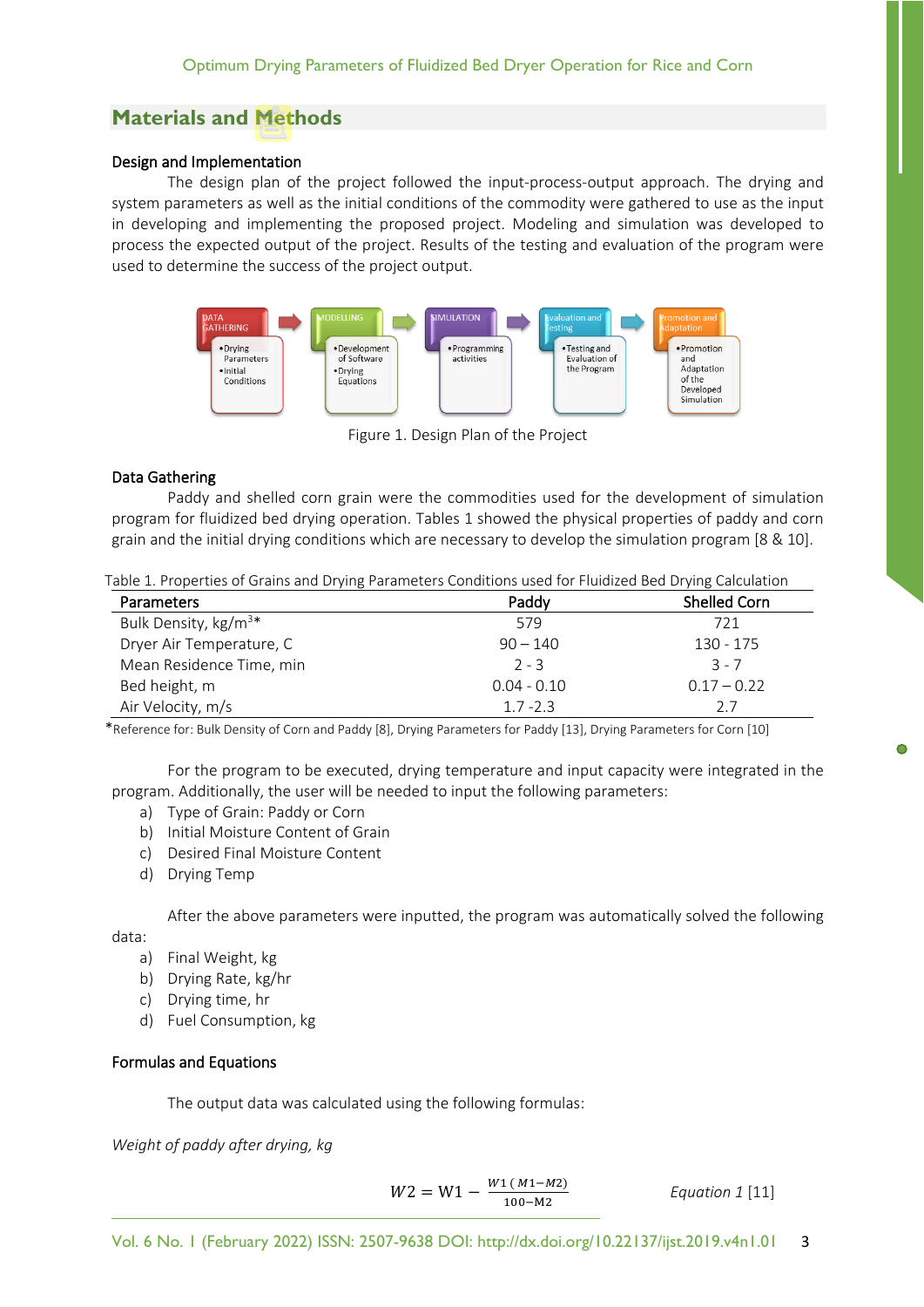Where:  $W_1$  = Weight of undried grain (kg)  $W_2$  = Weight of dried grain (kg)  $M_1$  = Moisture content of undried grain (% w.b.)  $M_2$  = Moisture content of dried grain (% w.b.)

*Total Heat Required, (QT)*

The total heat required by the system was computed by adding the heat load, and heat required to vaporize water while the heat losses on walls, top and bottom covers were added on the power needed since its computed value is already on kW.

 $Q_T = Q_2 + Q_3$  *Equation 2* [11].

Where,  $Q_T$  = total heat required, kJ  $Q<sub>2</sub>$  = amount of heat needed to vaporize, kJ  $Q_3$  = heat load needed by the machine, kJ

*Fuel Consumption (rice hull needed to generate the heat)*

 $FC = (Q_r/HV_{RC}) \times 0.65$  (Furnace Eff) *Equation 3* [11].

Where, FC = Fuel Consumption, kg  $Q_r$  = Total heat required, kJ  $HV_{RC}$  = Heating value of rice hull, kJ/kg Furnace Eff = 65%

# *Drying Time*

For the calculation of drying time, mathematical models (Equation 4 and 5) generated in the previous study of Soponronnarit, et. al, were used to calculate the moisture ratio at set drying conditions to compute the drying time of paddy and corn:

# For Paddy

$$
MR = \frac{M(t) - Meq}{Min - Meq} = \exp(-xt^y) \qquad \text{Equation 4 [9]}
$$

# *Constants for Paddy*

 $x = 0.00163100$  T - 1.16202 (m<sub>mix</sub>/hu) + 0.00415300 (m<sub>mix</sub>/hu) T+ 0.147383 ln (mmix/hu) + 0.474743

y = -0.00322000 T - 0.835960 (m<sub>mix</sub> / hu) + 0.0203190 (m<sub>mix</sub> / hu) T - 0.143150 ln (m<sub>mix</sub>/hu) + 0.548493

Where

MR = Moisture ratio, dimensionless

 $M(t)$  = Moisture content at given time, decimal d.b.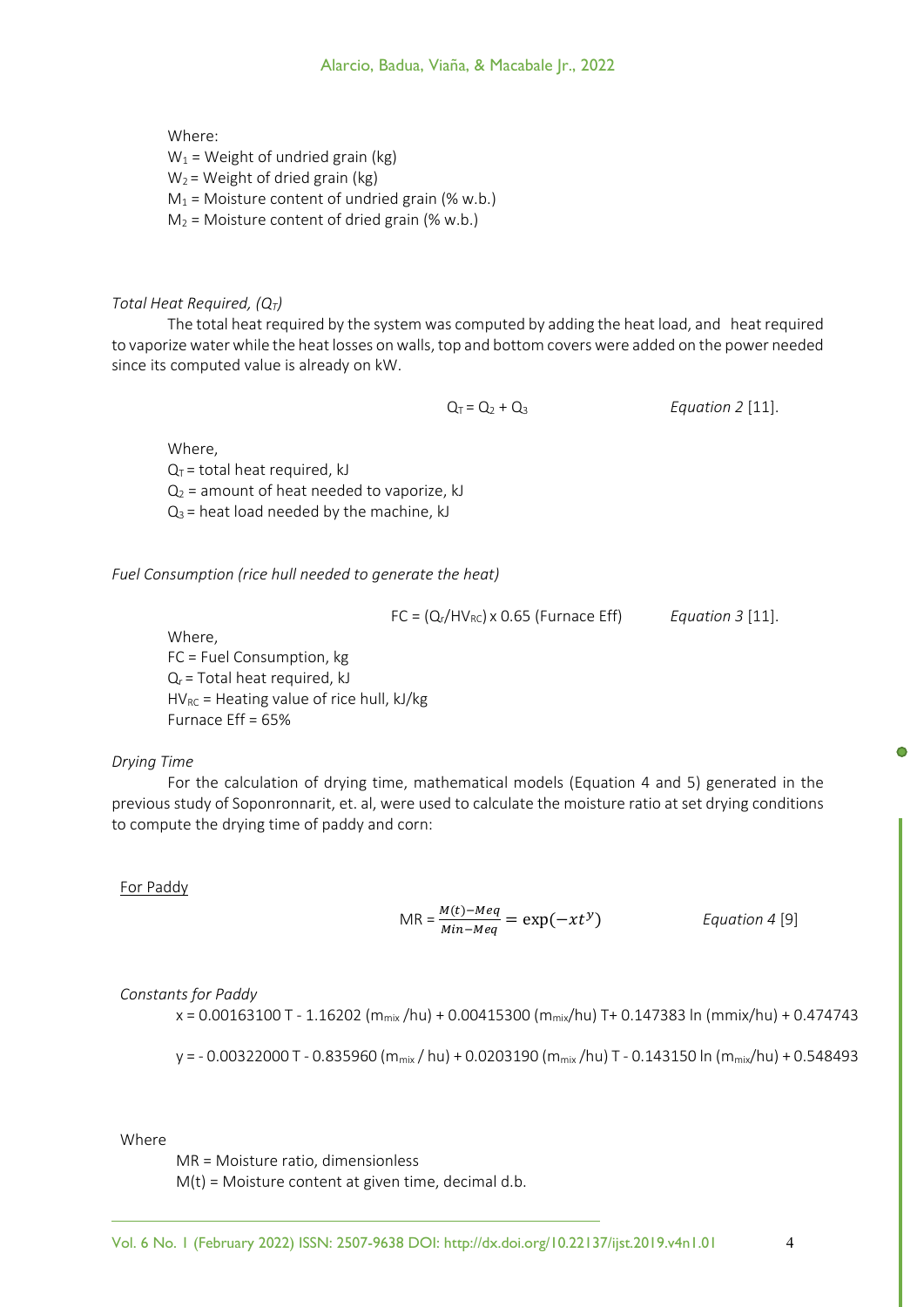### Optimum Drying Parameters of Fluidized Bed Dryer Operation for Rice and Corn

Min = Moisture content initial, decimal d.b. Meq = Equilibrium moisture content, decimal d.b. t = Drying time, min T= Drying Temp, <sup>o</sup>C Specific Airflow rate (mass flow rate at inlet /hold-up), kg/s/kg dry matter of paddy

For Corn

$$
MR = \frac{M(t) - Meq}{Min - Meq} = \exp(-kt)
$$
 *Equation 5 [11]*

 $Dr = (M_r / D_t)$  *Equation 6* [11]

*Constants for Corn*

k = 75.93 exp 
$$
\left(\frac{2662.21}{(T+273.16)}\right)
$$
-0.087H

Where:

MR = Moisture ratio, dimensionless  $M(t)$  = Moisture content at given time, decimal d.b. Min = Moisture content initial, decimal d.b. Meq = Equilibrium moisture content, decimal d.b. t = Drying time, min T = drying Temp, <sup>o</sup>C  $H =$  Bed depth,  $m$ 

*Drying rate, Dr (kg/hr)*

Where:  $M_r$  = amount of moisture removed, kg  $D_t$  = computed drying time, hr

#### Development of Program

The developed simulator was completed through different ways to make the program easily to understand and can be use by anyone. All the relevant data and drying equations were included in the development of program as basis for the computation of output parameters. Shown in Figure 2 is the flow process diagram of the program.

 $\bullet$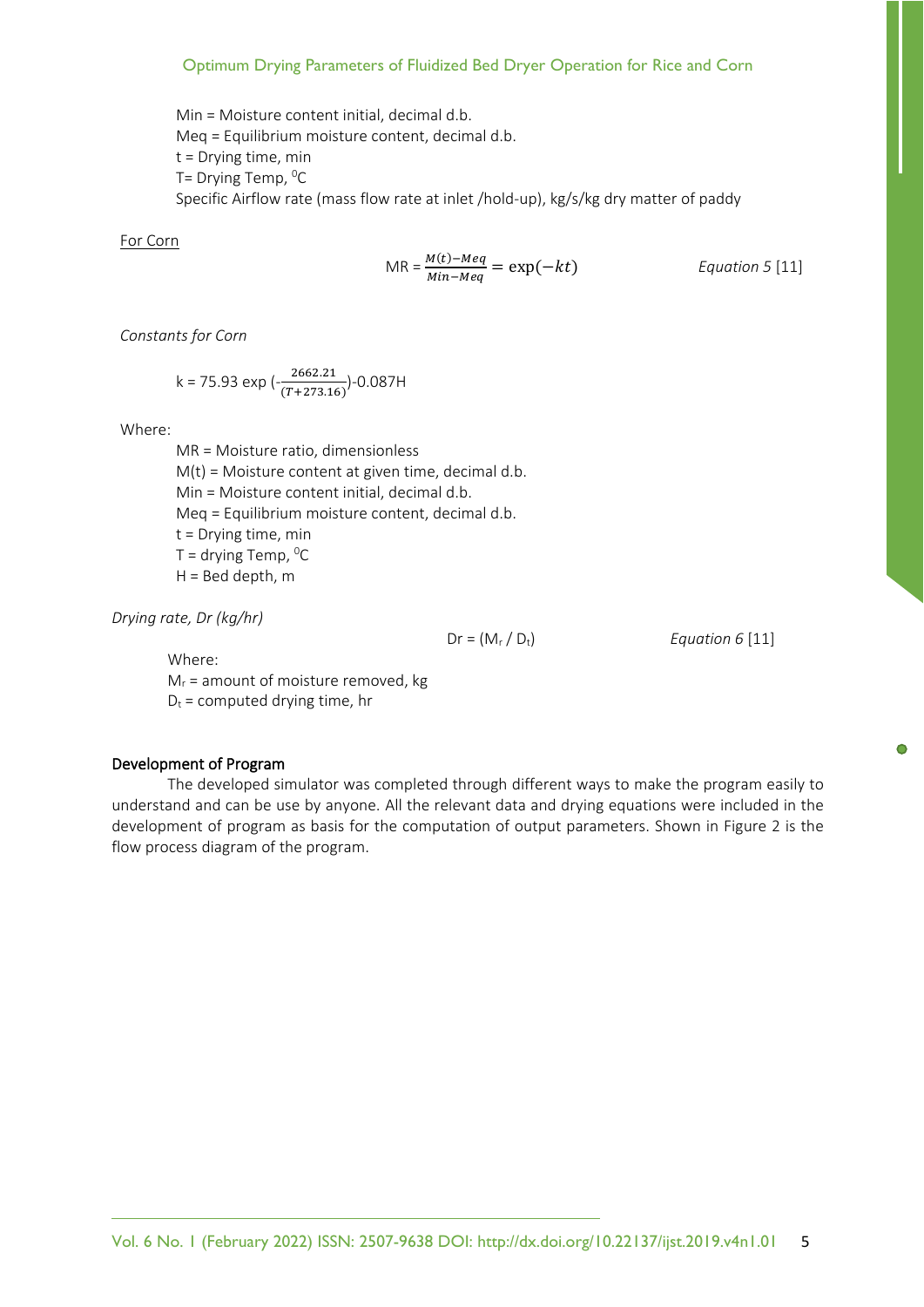

Figure 2 Flow Diagram of the Program

# Testing and Evaluation

Series of testing was conducted to determine the performance of the simulation program. To verify if result generated by the program and the computed result from the Microsoft Excel Software was the same, comparison of both results was performed. Threshold value table was generated to use as basis for the evaluation of the result generated or computed by the program. The threshold value result was based on the assumptions, constant data and formulas gathered.

# **Results and Discussion**

A simulator for calculating drying parameters of a Fluidized bed dryer was conceptualized and developed. Data results was generated using the equations and initial conditions of the Fluidized Bed Dryer. Different initial drying conditions was entered in the program for the paddy and corn as can be shown in Table 2 and 3. The program calculated that the dryer can reduced the moisture content from 30-28% to 18-16% (skin dry) in the first pass of drying. Thus, it can be assumed that the Fluidized bed dryer can removed an initial moisture content of 30-28% MC down to 13-14% MC after the second pass on the fluidized dryer. Shown in Figure 3 and 4 are the drying rate in terms of moisture removed over a period of time using different drying temperature. It can be observed in the grapth that it has an abrupt decline during the first fluidization period, and proves that the higher the drying temperature, drying rate increases which was also showed in the study of Pontawe, et. al. in a 500 kg/hr capacity fluidized bed dryer [1].

 $\bigcap$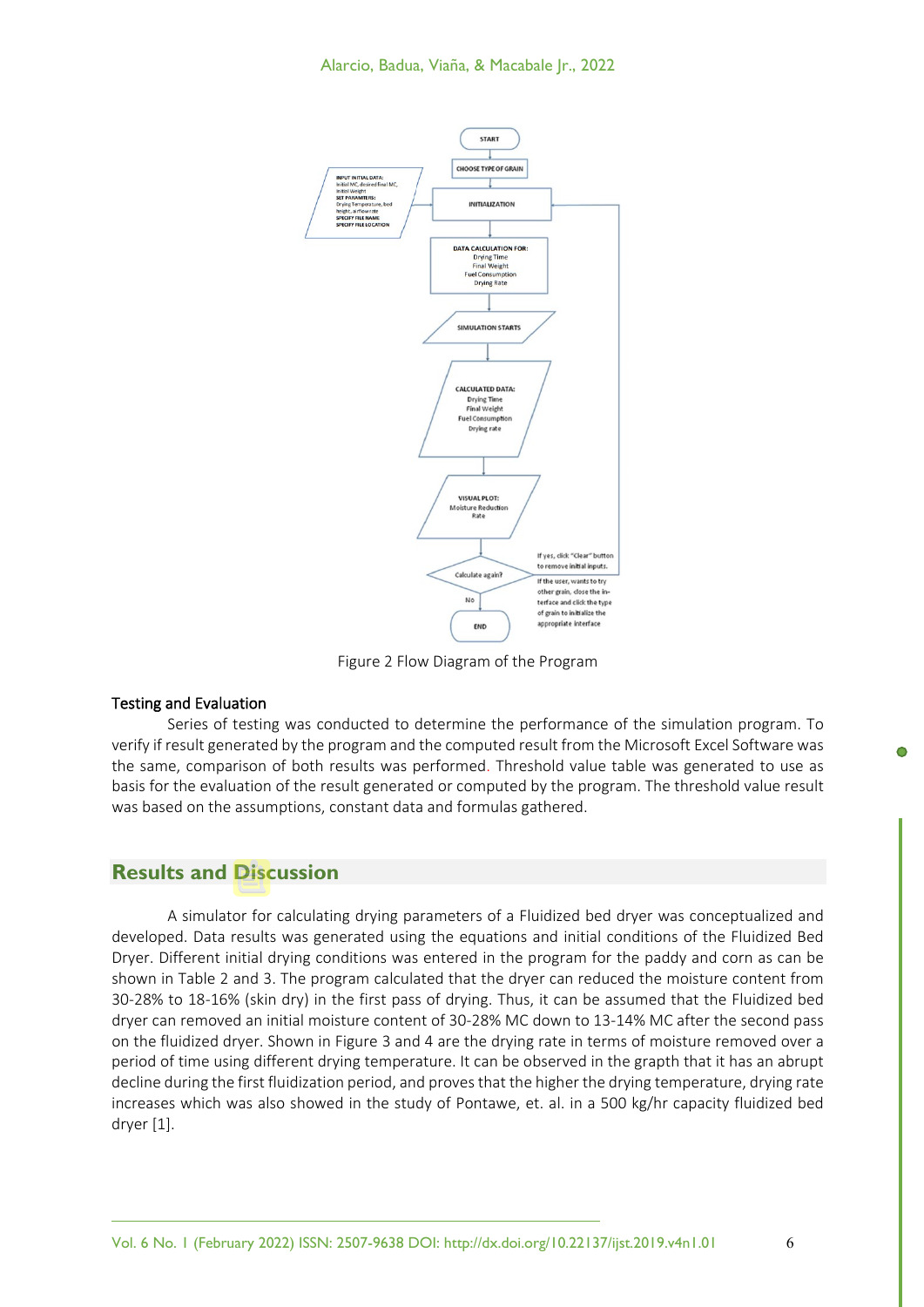### Optimum Drying Parameters of Fluidized Bed Dryer Operation for Rice and Corn

| $\epsilon$        |           |                |  |
|-------------------|-----------|----------------|--|
| Parameters        | Value     | Unit           |  |
| Input Capacity    |           | ton/hr         |  |
| Bed height        | 0.04      | m              |  |
| Drying Area       | 0.6       | m <sup>2</sup> |  |
| Fluidization time | $2 - 3$   | minutes        |  |
| Airflow           | 2.3       | m/s            |  |
| Initial MC        | $30 - 28$ | %              |  |
| Final MC          | 13-14     | %              |  |
|                   |           |                |  |

Table 2 Set-up for Paddy

Reference: Drying Parameters for Paddy [11]

Table 3 Set-up for Corn

| . a.o. o o o o o a <sub>l</sub> o. o o o |         |                |
|------------------------------------------|---------|----------------|
| Parameters                               | Value   | Unit           |
| Feed rate                                | 1.6     | ton/hr         |
| Bed height                               | 0.17    | m              |
| Drying area                              | 1.47    | m <sup>2</sup> |
| fluidization time                        | $6 - 7$ | minutes        |
| Airflow                                  | 2.7     | m/s            |
| Drying temperature                       | 130-170 | $^{0}C$        |
| Initial MC                               | 30      | %              |
| Final MC                                 | 14      | $\%$           |

Reference: Drying Parameters for Corn [12]

Shown in Figure 3 and 4 were the graph generated by the program following the conditions set in Table 3 and 4. Since the set-up for drying of corn has a higher drying temperature and drying area compare to the set parameters in drying paddy, results showed that a freshly harvested corn with initial MC of 30% wet basis can be dried down to 14 % in 85 minutes. Similarly in paddy drying, data generated showed that the higher the temperature, the lower the drying time needed. Same results of simulation was concluded in the study of Soponronnait et., al (1997). The drying temperature affected the drying kinetics of paddy and corn in Fluidized bed dryer.



Figure 3. Relation of moisture removal over drying time for paddy condition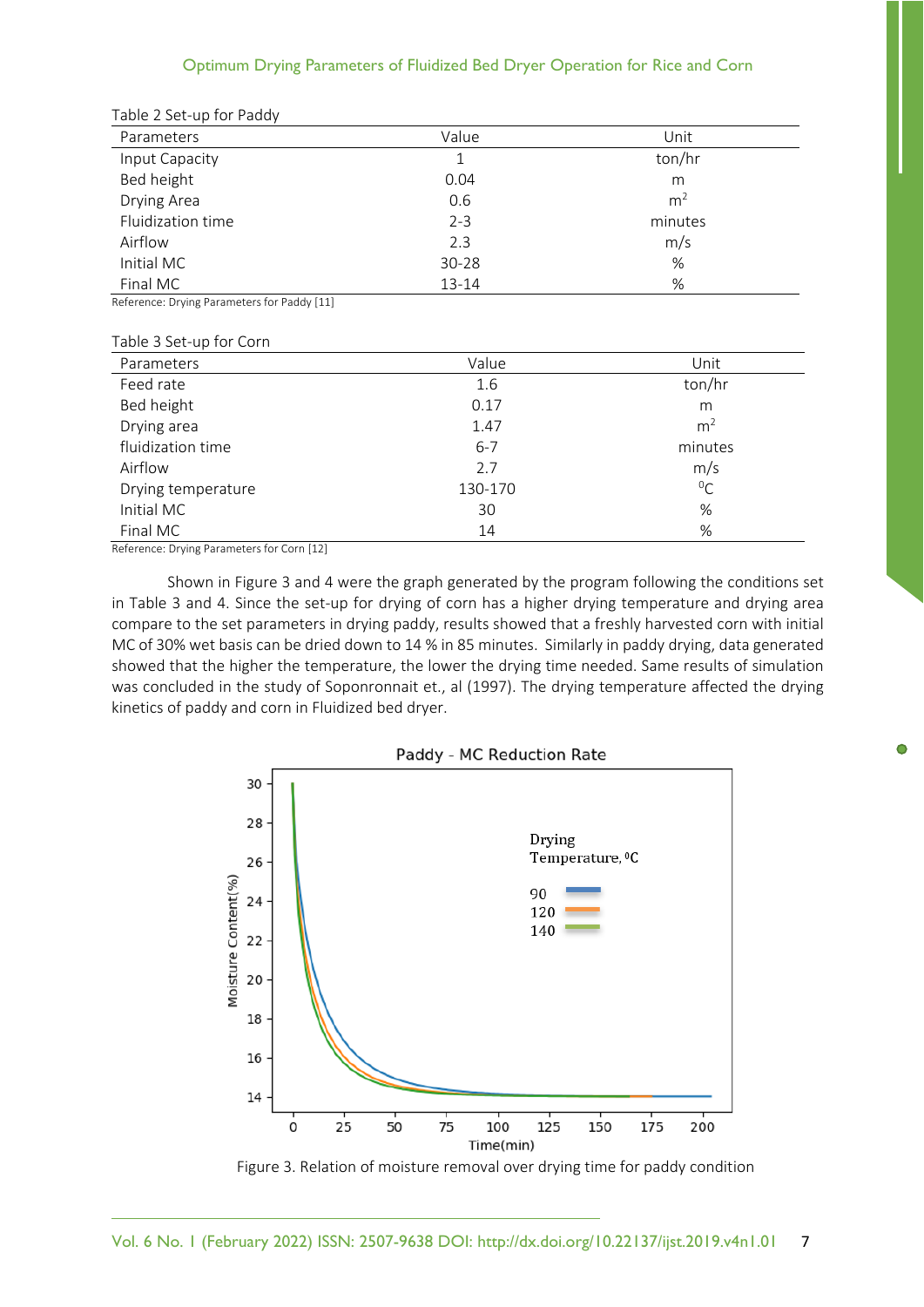

Figure 4. Relation of moisture removal over drying time for corn condition

To determine the effects of other parameters in the drying kinetics of corn and paddy grain, comparison for the different combination of drying temperature, airflow and bed height was also studied.

For paddy, the drying temperature used in the simulation activity were 90, 120 and 140 degree Celsius as illustrated in A1, A2 and A3 respectively, whereas air velocity used were 1.7, 2.0 and 2.3 meter per second connoted as B1, B2 and B3 respectively. While bed height used were 0.04, 0.07 and 0.10 meter indicated as C1, C2 and C3 respectively.

- A Drying Temperature
- B Air Velocity
- C Bed height

### Paddy

Table 4 Drying time, min

|                | <b>B1C1</b>          | <b>B1C2</b> | <b>B1C3</b> | <b>B2C1</b> | <b>B2C2</b> | <b>B2C3</b> | B <sub>3</sub> C <sub>1</sub> | B <sub>3</sub> C <sub>2</sub> | B <sub>3</sub> C <sub>3</sub> |
|----------------|----------------------|-------------|-------------|-------------|-------------|-------------|-------------------------------|-------------------------------|-------------------------------|
| Α1             | 212                  | 224         | 239         | 209         | 220         | 223         | 204                           | 216                           | 227                           |
| A <sub>2</sub> | 204                  | 231         | 250         | 191         | 222         | 243         | 175                           | 212                           | 236                           |
| A <sub>3</sub> | 208                  | 252         | 280**       | 188         | 238         | 271         | $164*$                        | 222                           | 259                           |
|                | * lowest druing time |             |             |             |             |             |                               |                               |                               |

owest drying time \*\*highest drying time

#### Table 5 Drying Rate, kg/hr

|    | B1C1  | B <sub>1</sub> C <sub>2</sub> | B1C3    | B <sub>2</sub> C <sub>1</sub> | B <sub>2</sub> C <sub>2</sub> | B <sub>2</sub> C <sub>3</sub> | B <sub>3</sub> C <sub>1</sub> | B <sub>3</sub> C <sub>2</sub> | B <sub>3</sub> C <sub>3</sub> |
|----|-------|-------------------------------|---------|-------------------------------|-------------------------------|-------------------------------|-------------------------------|-------------------------------|-------------------------------|
| A1 | 52.65 | 49.83                         | 46.71   |                               | 53.41 50.74 47.91             |                               | 54.72                         | 51.68                         | 49.18                         |
| A2 | 54.72 | 48.32                         |         |                               | 44.65 58.44 50.28             | 46.2                          | 63.79                         | 52.65 47.3                    |                               |
| A3 | 53.67 | 44.3                          | 39.87** | 59.38                         | 46.9                          | 41.19                         | 68.07*                        | 50.28                         | 43.1                          |

\*highest drying rate \*\* lowest drying rate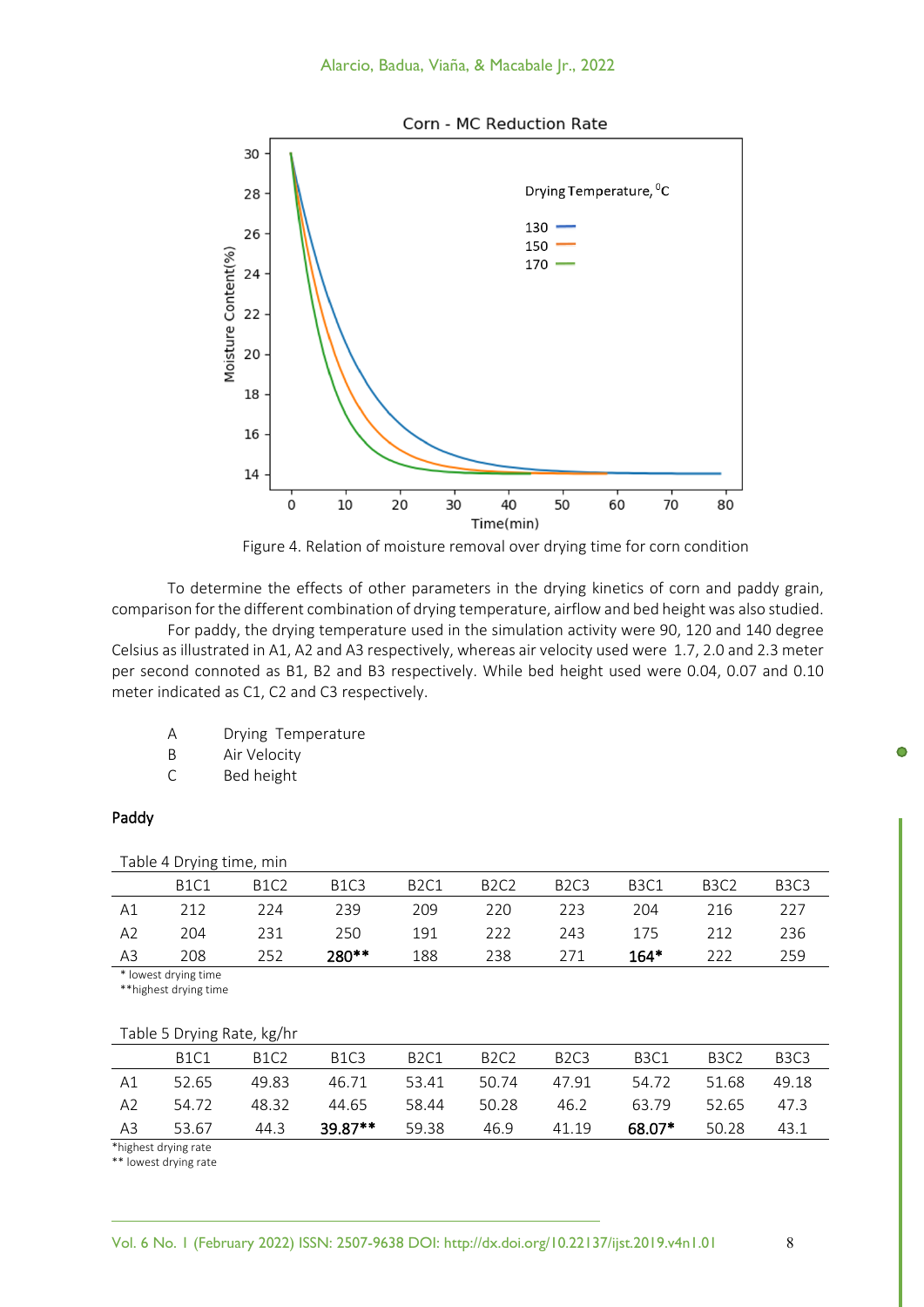#### Optimum Drying Parameters of Fluidized Bed Dryer Operation for Rice and Corn

| ັ                  |                         |  |
|--------------------|-------------------------|--|
| Drying Temperature | Total Energy Needed, KJ |  |
| 90 $\degree$ C     | 2,541,544.19            |  |
| $120^{\circ}$ C    | 3,579,683.72            |  |
| $140\,^{\circ}$ C  | 4,271,776.74            |  |
|                    |                         |  |

Table 6. Energy required to removed excess moisture

Table 7. Fuel Consumption, Rice hull for Biomass Furnace with 65% Efficiency

| <b>Drying Temperature</b> | Rice Hull, kg |
|---------------------------|---------------|
| 90 $\degree$ C            | 124.68        |
| $120\,^{\circ}$ C         | 175.61        |
| $140^{\circ}$ C           | 209.56        |

Shown in Table 4, 5, 6 and 7 are the calculated data for paddy using different settings. Results showed that a set-up of  $140^{\circ}$ C drying temperature, bed height of 0.04m and an airflow rate of 2.3 m/s can provide faster drying time and higher drying rate with a value of 164 minutes and 68.07 kg/hr, respectively. While longest drying time and lowest drying rate appear in the combination of 140<sup>0</sup>C drying temperature, 0.1m bed height and 1.7 m/s. It can also be observed that using a higher temperature requires a higher energy which leads to higher fuel consumption.

For corn set-up, the drying time temperature used in the simulation activity were 90, 120 and 140 degree Celsius as illustrated in A1, A2 and A3 respectively, whereas air velocity used was fixed to 2.7 meter per second as per specified from the older study [10] connoted as B1 respectively. While bed beight used were 0.10, and 0.17 meter indicated as C1 and C2 respectively.

| Table 8. Drying time, min. |             |             |
|----------------------------|-------------|-------------|
| <b>Drying Temperature</b>  | <b>B1C1</b> | <b>B1C2</b> |
| Α1                         | 85          | $91***$     |
| A <sub>2</sub>             | -61         | 64          |
| A3                         | 45*         |             |

\* lowest drying time

\*\*highest drying time

Table 9. Drying Rate, kg/hr

| <b>Drying Temperature</b> | <b>B1C1</b> | <b>B1C2</b> |
|---------------------------|-------------|-------------|
| Α1                        | 210.12      | $196.2**$   |
| А2                        | 292.79      | 279.07      |
| A3                        | 396.9*      | 380.01      |
| *highest drying rate      |             |             |

\*\* lowest drying rate

Table 10. Energy required to removed excess moisture

| Drying Temperature, <sup>o</sup> C | Total Energy Needed, KJ |
|------------------------------------|-------------------------|
| 130                                | 6,281,168               |
| 150                                | 7,388,517.21            |
| 170                                | 8,495,866.05            |

Table 11. Fuel Consumption, Rice hull for Biomass Furnace with 65% Efficiency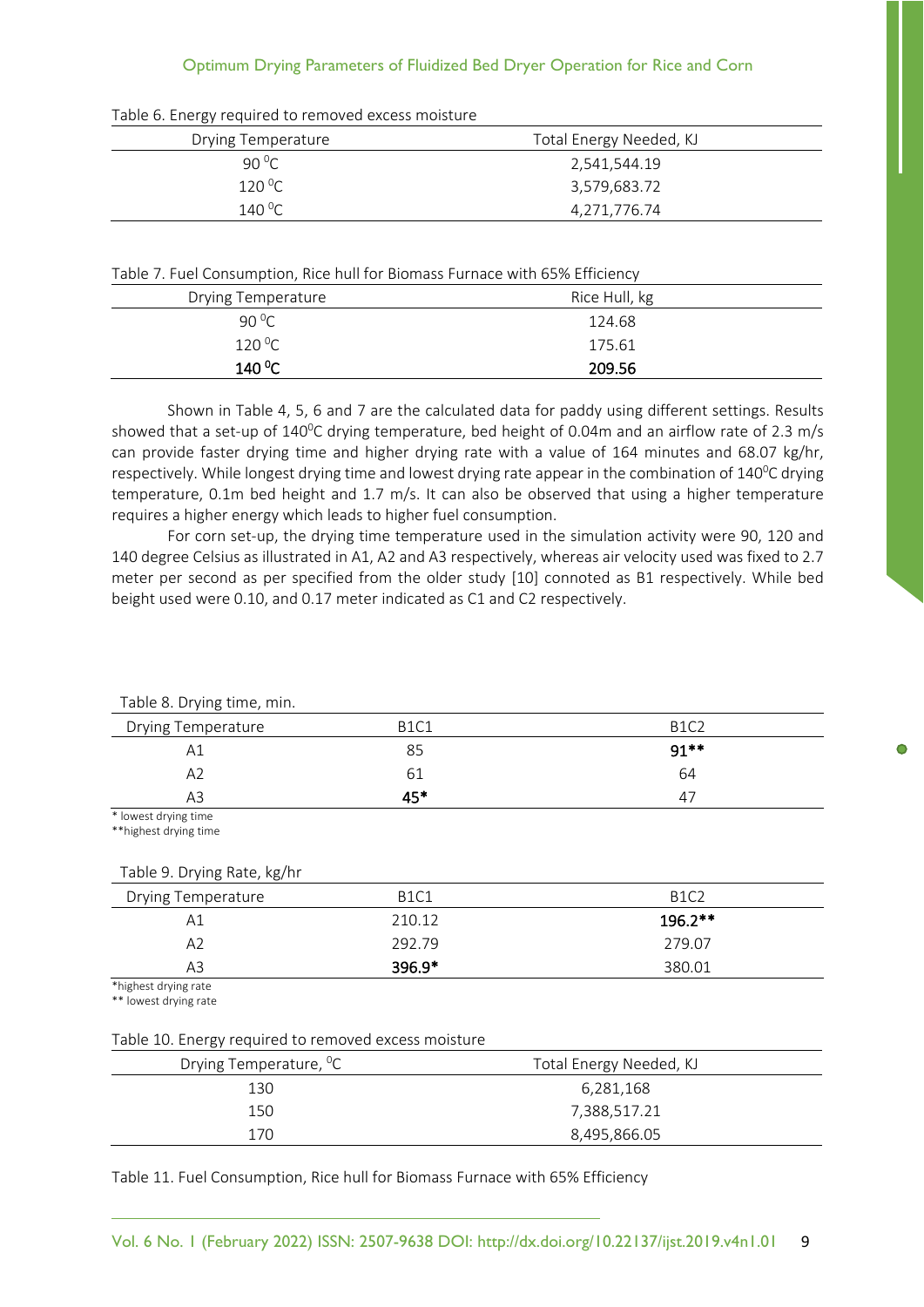#### Alarcio, Badua, Viaña, & Macabale Jr., 2022

| Drying Temperature, <sup>0</sup> C | Rice Hull, kg |
|------------------------------------|---------------|
| 130                                | 308.13        |
| 150                                | 362.46        |
| 170                                | 416.78        |

Shown in Table 8, 9, 10, and 11 are the calculated data for corn with the different drying set-up mentioned. Results showed that a set-up of  $170^{\circ}$ C drying temperature, bed height of 0.1m and the fixed airflow rate of 2.7 m/s can provide lesser drying time and higher drying rate with a value of 45 minutes and 369.9 kg/hr, respectively. While longest drying time and lowest drying rate appear in the combination of 150°C drying temperature, 0.17m bed height.

In summary, using a higher temperature, higher airflow and lower bed height setting can give a lesser drying time and a higher drying rate. In terms of drying energy and fuel consumption, the higher the drying temperature, the higher the energy and fuel consumption is required.

The developed program provide basic and necessary information in the drying of paddy and corn. It also provided data that was used in generating a visual plot of moisture removal over a period of time. With its easy-to-use graphical interface, this tool can be used by an farmers, engineers or students for the calculation of drying parameters.

# **Conclusion**

A program was developed for calculating the optimum drying parameters of a fluidized bed dryer for corn and paddy grains. Results shows that drying set up of  $140^{\circ}$ C drying temperature, bed height of 0.04m and an airflow rate of 2.3 m/s for paddy can provide faster drying time and higher drying rate with a value of 164 minutes and 68.07 kg/hr, respectively. While for corn, a set-up of 170<sup>0</sup>C drying temperature, bed height of 0.1m and the fixed airflow rate of 2.7 m/s can provide faster drying time and higher drying rate with a value of 45 minutes and 369.9 kg/hr, respectively.

Thus, it can also be concluded that using a higher temperature, higher airflow and lower bed height can give a lesser drying time which also leads to higher drying rate. In terms drying energy and fuel consumption, result showed that the higher the drying temperature, the higher the energy and fuel consumption required.

The program was developed to help individuals easily calculate the drying parameters of a fluidized bed dryer applicable for both paddy and shelled corn grains. In addition, it can also be beneficial to engineers and students in designing and modeling of dryers by predicting the energy required by just storing the initial working conditions and parameters.

For future work, it is recommended to further improve the program, exploring and including other factors that may affect the drying performance of a fluidized bed dryer and conduct an experimental study to ensure its workability.

# **Acknowledgements**

The author gratefully acknowledges Engr. Richard P. Avila for providing technical assistance in the refining of the developed program and Engr. Roselyn B. Villacorte for providing information related to Fluidized Bed Dryer.